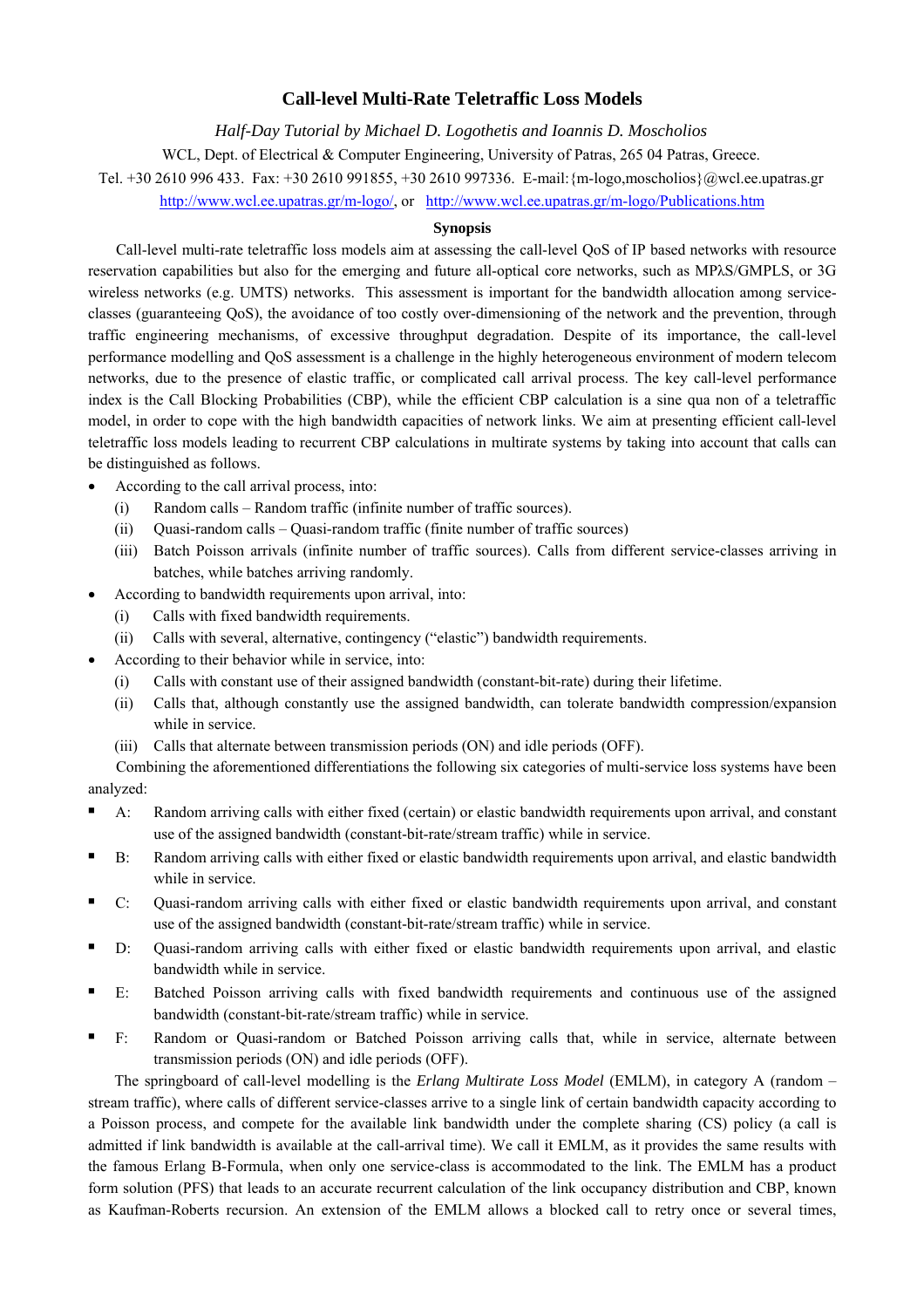requesting for less resources each time (*retry models*). In a further extension, calls arrive to the link with several possible resource requirements, while their request is made according to thresholds (*threshold models*), which indicate the total number of occupied resources. Retry and threshold models do not have a PFS. The *Connection-Dependent Threshold Model* (CDTM) generalizes the *retry* and *threshold models* (as well as the EMLM) by individualizing the thresholds among different service-classes.

In the *Extended-EMLM* (E-EMLM), the first model of category B (random – elastic traffic), although calls request for certain bandwidth upon arrival, bandwidth modification is applied to the bandwidth allocated to all in-service calls. Thus, when a shortage of link bandwidth occurs, a new call can be accepted in the link by compressing the bandwidth allocated to all in-service calls. Similarly, when a call departs, the remaining in-service calls expand their bandwidth. In the *Extended CDTM* (E-CDTM), the call arrival process and the call admission control is the same with the CDTM; however, in service calls can tolerate bandwidth compression/expansion. These models do not have a PFS. The E-CDTM covers in a great extent the notion of elastic traffic.

In category C (quasi-random – stream traffic), the models are based on another extension of the EMLM, the *Engset Multirate Loss Model* (EnMLM), where each service-class has finite population of traffic sources, whereas all other assumptions coincide with those of the EMLM. We characterize it "Engset", since it provides the same CBP results with the well-known Engset formula for the time congestion probability (CBP that an outside observer measures), when only a single service-class is considered. It is proved that the EnMLM has a PFS. This model is extended to the *Finite-CDTM* (f-CDTM), that is, the call admission control is the same with the CDTM, while the call arrival process is quasirandom.

According to the above models description, category D (quasi-random – elastic traffic) comprises the so called *Extended EnMLM* (E-EnMLM) and its generalization, the *Extended Finite CDTM* (Ef-CDTM).

In category E (Batched Poisson arrivals – stream traffic), calls of the same service-class arrive in batches, while batches arrive randomly. The batch size (number of calls per batch) is arbitrarily distributed. Concerning batch call acceptance, if the available bandwidth does not suffice for all calls comprising the batch to be accepted, the system accepts as many calls as are necessary to occupy the available bandwidth (partial batch blocking discipline). This model, named *Batched Poisson Multirate Loss Model* (BPMLM) has a PFS and therefore the call loss and time congestion probabilities are accurately calculated using a recurrent formula. The BPMLM has been extended to include: 1) non-random batch call arrival dependant on the system's state and 2) the complete batch blocking discipline, according to which on the occasion that even one call cannot be accepted by the system then all calls comprising the batch are rejected and the batch arrival is unsuccessful.

In category F (ON-OFF calls) the first model is an extension of the EMLM where calls after having accepted for service can alternate between transmission periods (ON) and non-transmission periods (OFF). While entering the system are in state ON; at the end of an ON period the call switches to an OFF period, allowing other calls to take over the previously occupied bandwidth. When the time comes for a call to re-enter the ON state, it once again requests its initial bandwidth. If the requested bandwidth is available, then the call proceeds otherwise it remains at the OFF state (the so-called burst blocking occurs). This *ON-OFF model* has a PFS. The second model of category F allows for blocked calls to retry one or more times in order to enter the system, with reduced bandwidth and increased mean service time requirements (*ON-OFF retry model*). The third model is the ON-OFF model with quasi-random input and is called *Finite ON-OFF model* (f-ON-OFF model). The last model is the *Batched Poisson ON-OFF model* (BP-ON-OFF model), that is, the ON-OFF model with Batched Poisson input process.

To guarantee a certain QoS for each service-class, the *Bandwidth/Trunk Reservation* (BR) policy rather than the CS policy must be applied to a multi-service loss system. We shall present most of the above models under the BR policy.

#### **Basic References**

- [1] J. S. Kaufman, "Blocking in a shared resource environment", *IEEE Trans. Commun.* COM 29 (10) (1981) 1474-1481.
- [2] J. W. Roberts, "Teletraffic models for the Telecom 1 Integrated Services Network",Proceedings of ITC-10, 1983.
- [3] L.E.N. Delbrouck, "On the steady state distribution in a service facility with different peakedness factors and capacity
- requirements", IEEE Trans. Commun. COM-31 (11) (1983) 1209-1211.
- [4] G. Stamatelos, J. Hayes, Admission control techniques with application to broadband networks, Comput. Commun., Vol. 17,
- No. 9, pp. 663-673, September 1994.
- [5] J.S. Kaufman and K.M. Rege, "Blocking in a shared resource environment with batched Poisson arrival processes", *Performance Evaluation,* Vol. 24, issue 4, pp. 249-263, Feb. 1996.

[6] G. Stamatelos, V. Koukoulidis, "Reservation-based bandwidth allocation in a radio ATM network", *IEEE/ACM Trans. Networking* 5 (3) (1997), pp. 420–428.

[7] M. Mehmet Ali, "Call-burst blocking and call admission control in a broadband network with bursty sources", *Performance Evaluation*, vol. 38, 1999, pp. 1-19.